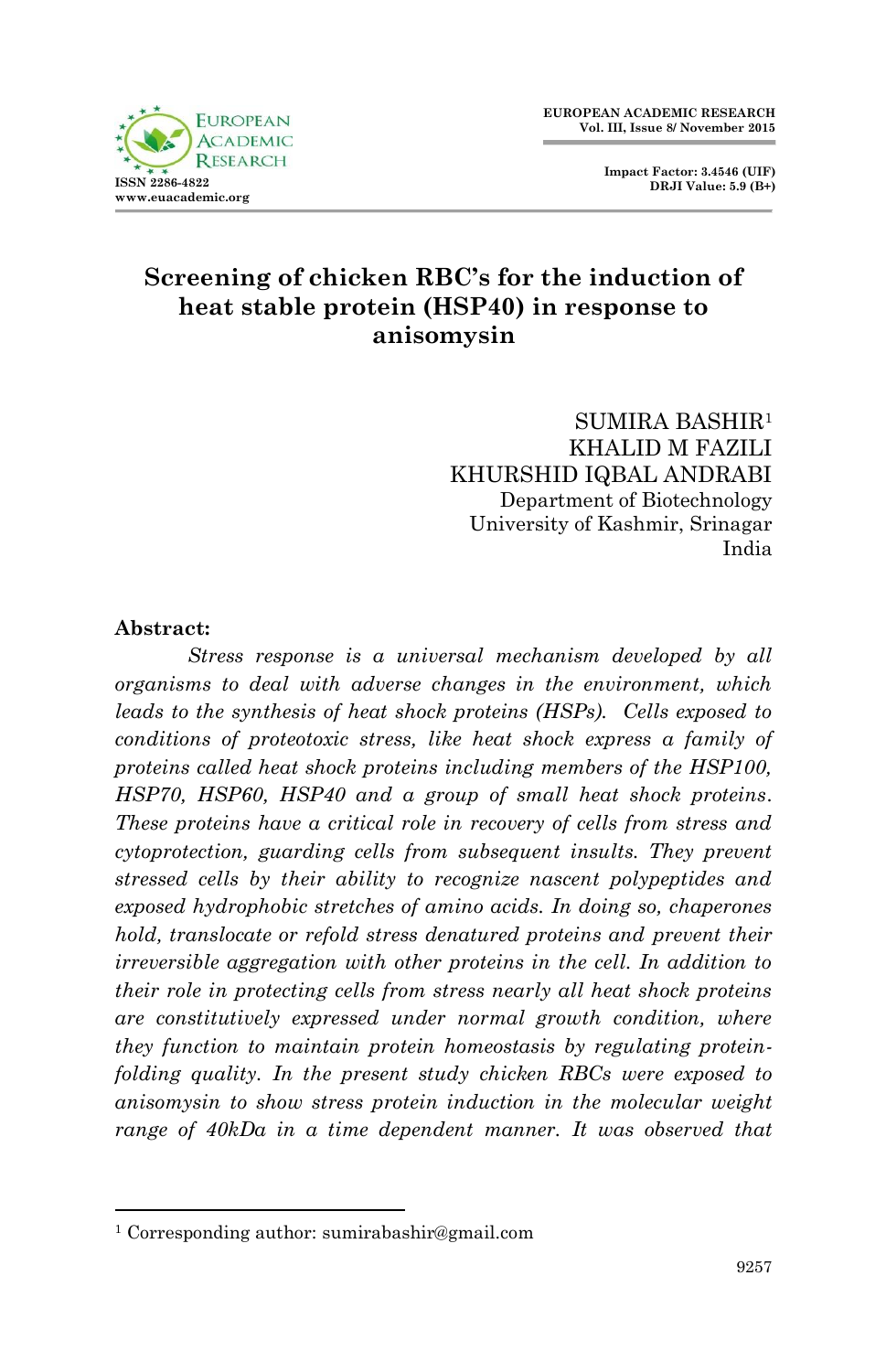*HSP40 level increased with time and reached maximum at 5hrs in response to anisomysin.*

**Key words**: HSP40, Heat shock protein, Chick RBC

## **INTRODUCTION**

Living organisms from simple unicellular bacteria to complex multicellular organisms like humans when confronted with any kind of environmental stress elicit a common and highly conserved response called "Stress Response" [1]. Diverse conditions like treatments with drugs, exposure to higher concentration of amino acids, transition series metals and growth at elevated non-morphological temperatures may give rise to stress response [2]. The continued variations in the living environment of cells and organisms have necessitated the evolution of stress response network to detect, monitor and respond to environmental changes. Prolonged exposure to stress interferes with the efficient operations of the cell with negative consequences on the biochemical properties of proteins that under ideal conditions exist in thermodynamically stable state [3] .

In stressed environment proteins can unfold, misfold or aggregate [1]. The stress response results in the induction of a limited number of proteins, which eventually becomes the major polypeptide products of the stressed cell, both in terms of synthesis and accumulation. Most of the stressed proteins are expressed constitutively in cells under normal growing conditions and represent essential gene products involved in a number of important biological pathways. Increase in the synthesis of these proteins in stressed cells appear to result from the near exclusive synthesis of mRNA coding for these proteins as well as reduced translation of preexisting mRNA coding for other cellular polypeptides [4].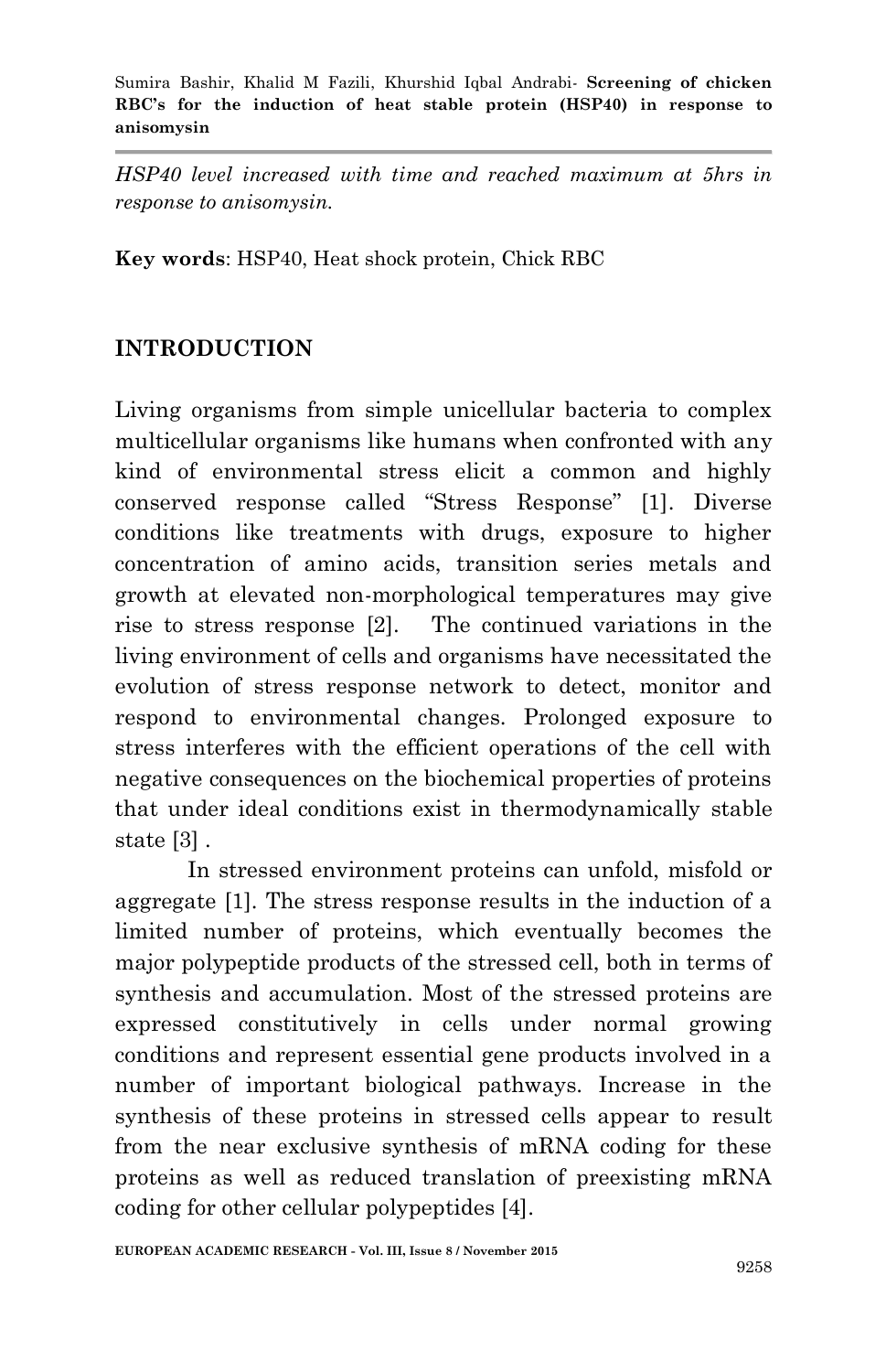Expression of stress proteins also called as heat shock proteins is regulated at the level of transcription in both eukaryotes and prokaryotes. In prokaryotic cells this expression is under the control of a specific sigma factor called σ32, which directs the bacterial cell RNA polymerase to heat shock promoter [5-7]. In eukaryotes, heat shock genes are under the control of conserved regulators referred to as heat shock transcription factors (HSF). Heat shock proteins have been studied extensively in lower organisms and in mammalian tissues. Some of these proteins have been cloned and sequenced. Avian tissues respond to stress in a manner analogous to other organisms. The patterns of heat shock protein synthesis in response to different stimuli have been studied in some chicken tissues. Heat shock proteins have been classified into six major families – HSP100, HSP90. HSP70, HSP60, HSP40 and small heat shock proteins [8-12]. Keeping in view the importance of these heat shock proteins present study was under taken as a preliminary study to observe the induction of HSP40 when chicken RBCs were exposed to anisomysin.

## **MATERIALS AND METHODS**

Freshly collected chicken blood was used for the present study. 0.45mM EDTA was used as an anticoagulant. RBCs were isolated by centrifugation at 5000 g for 5 minutes. Cells were lysed by adding lysis buffer (Table 1, A). Hemolysate was centrifuged at 10,000g for 30 minutes to pellet down ghosts. Supernatant was removed carefully and was heated up to 90- 95oC. Denatured proteins were removed by centrifuging the solution at 10,000g for 10 minutes. Above step was repeated several times. After final step of centrifugation supernatant was removed carefully and the pellet was discarded. Supernatant containing only heat stable proteins was analyzed on 10% SDS PAGE gel. Heat stable proteins were isolated from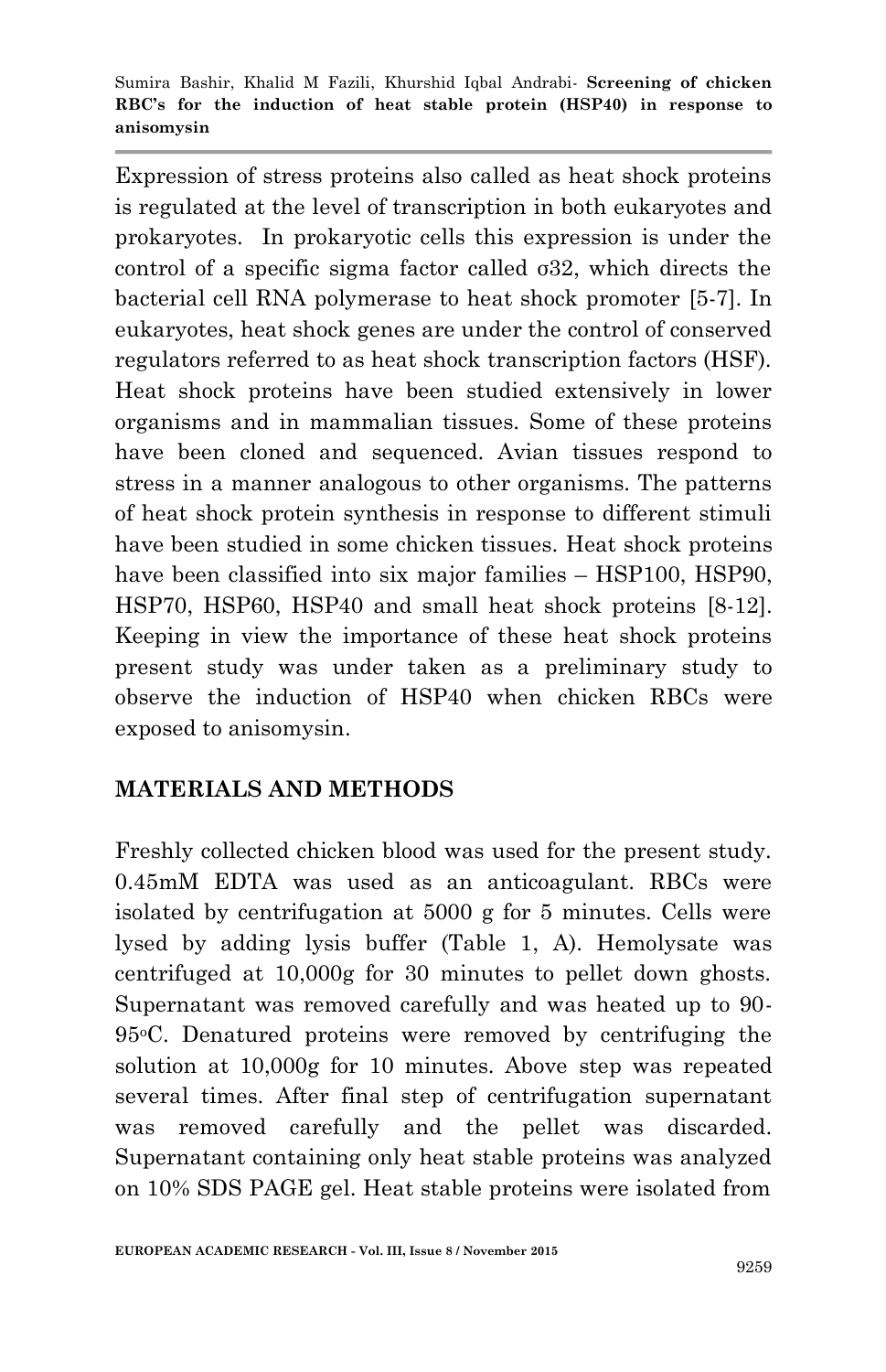heat shock (at  $42^{\circ}$ C) and anisomysin (1mM) treated cells. Freshly collected blood was subjected to heat shock and anisomysin treatments for different time periods i.e. 1hr, 2hrs, 3hrs and 5hrs. Heat stable extract isolated from the treated cells were analyzed by SDS PAGE and Western Blot for expression of heat stable proteins.

# **SDS-PAGE** (**Sodium Dodecyl Polyacrylamide Gel Electrophoresis):**

SDS PAGE was performed using the method of Lamelli [13]. Samples were electrophoresed on slab gel (0.75nm thick) that consisted of 5% stacker and 10-12% resolving gel. On an average 1.5cm long staking gel and 4cm long separating gels were used. Electrophoretic run was performed at a constant current of 12mA until the bromophenol tracking dye reached the bottom of separating gel.

## **Silver Staining**:

Gel was first soaked in a prefixing solution A (Table 1, B) for 30 minutes and then in a prefixing solution B (Table 1, C) for another 30 minutes. Finally the gel was fixed with 10% glutraldehyde for 30 minutes to retard protein movement or diffusion. After rinsing the gel with double distilled water several times, gel was soaked in 5µg /ml DTT for 30 minutes. After DTT treatment gel was soaked in 0.1% silver nitrate for 30 minutes and was rinsed once with double distilled water and twice with a developing solution (7% formaldehyde) until the protein bands become visible. Staining process was stopped by adding 5 ml of 2.3 M citric acid.

#### **Western Blot Analysis:**

Cytosolic proteins from liver were extracted by homogenizing the tissue in lysis buffer containing 20 mM Tris acetate pH 7.6, 20 mM NaCl,  $0.1$ mM EDTA and  $0.1$  mM  $\beta$ -mercaptoethanol.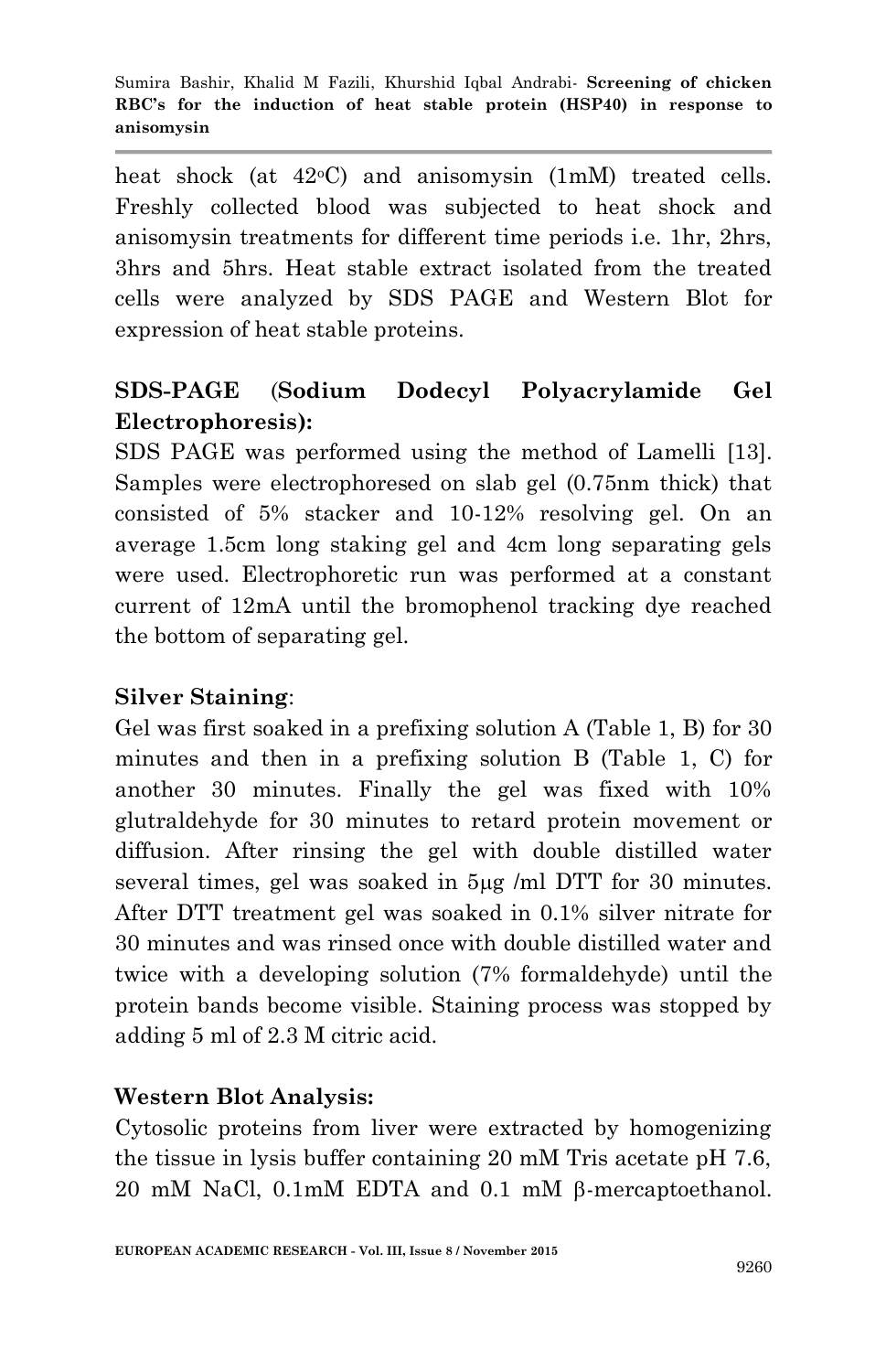Then, the mixture was centrifuged and the supernatant was collected for use as protein sample. Protein quantification was performed by the Bradfold method.

#### **Procedure:**

Proteins solution was electrophoresed on 10% SDS PAGE gel and transferred onto a PVDF membrane. For this PVDF membrane was first soaked in methanol, rinsed several times with water and then soaked in 1X transfer buffer. Blotting papers and porous pads were also soaked in 1X transfer buffer and the transfer apparatus was set as follows – bottom plate anode, porous pads, blotting paper, PVDF membrane, gel, blotting paper, porous pads and finally cathode. PVDF membrane was marked to follow orientation. Air bubbles were removed by using gloved hands and by rolling a clean pipette over the sandwich. Transfer was commenced by connecting the electrodes and was run for 60 minutes at a constant voltage (70V). Apparatus was carefully disassembled and the PVDF membrane was stained with Commassie Brilliant Blue R250 for one minute and was destained using methanol. The transferred blots were blocked with 3% BSA in TBS for 4 hours. The blot was then incubated with the required antibodies in 3% BSA plus 0.02% Tween 20. After incubation blot was washed several times with TBS containing 0.02% Tween 20. Finally the blot was incubated with anti goat ALP secondary antibody (Genei) for 1 hour. After incubation blot was washed with TBS (three times). Following the final wash 10ml of BCIP/NBT solution (Fermentas) was added to the blot and incubated for 5- 10 minutes until the desired color intensity was obtained.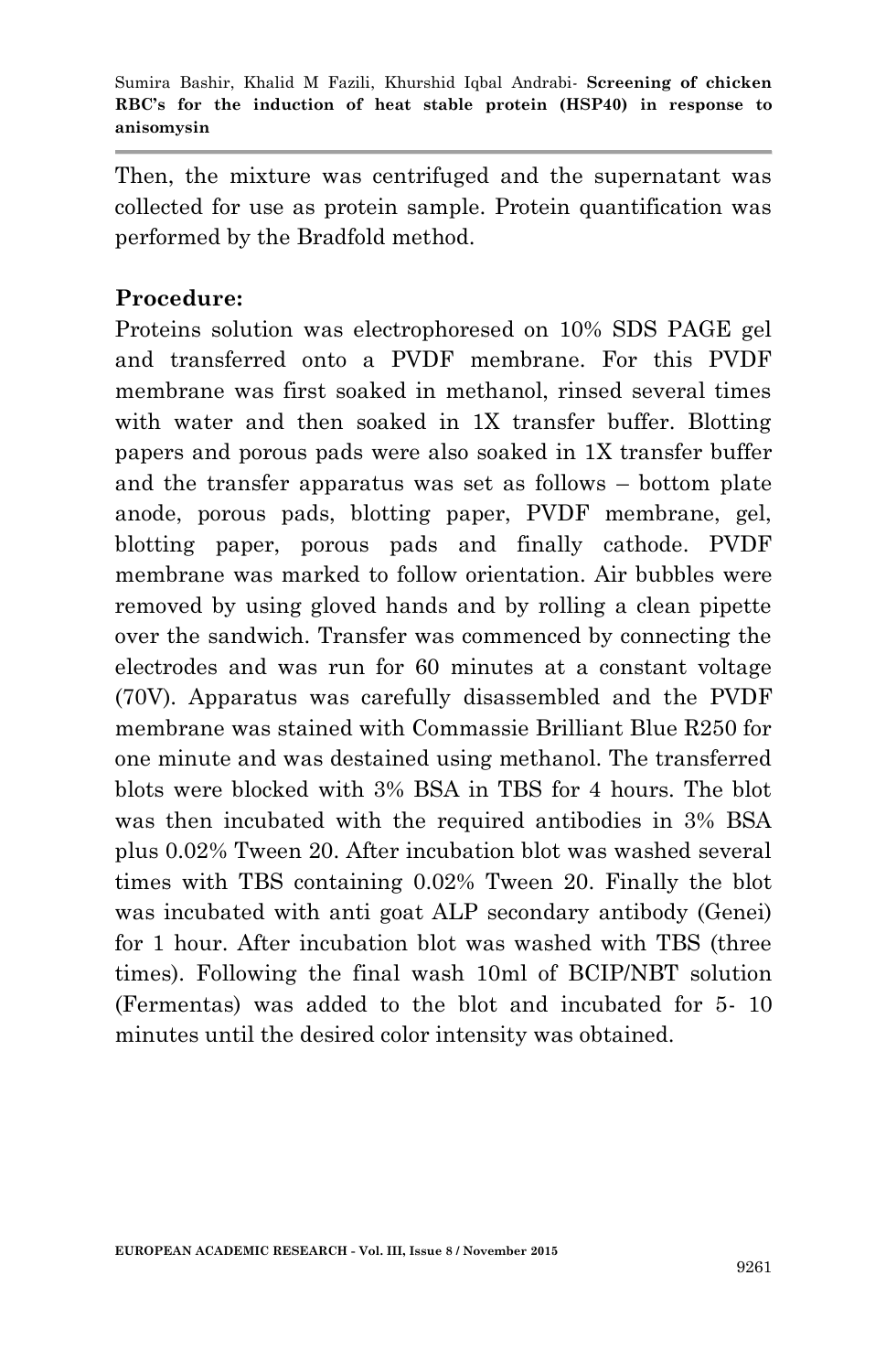| Table: Composition of various buffers and reagents used |  |
|---------------------------------------------------------|--|
| A. Lysis Buffer                                         |  |
|                                                         |  |

| $1.5 M$ Tris Cl (pH-7.6) | $0.67$ ml      |
|--------------------------|----------------|
| 1M KCl                   | $1 \text{ ml}$ |
| $1M$ MgCl2               | $1 \text{ ml}$ |
| 0.5M EDTA                | 0.4ml          |

The volume of the solution was made up to 100ml with distilled water and was stored at 4<sup>o</sup>C.

| <b>B.</b> Silver stain Solution A |                |
|-----------------------------------|----------------|
| Methanol                          | 50ml           |
| Acetic acid                       | 10ml           |
| Water                             | 40ml           |
| C. Silver stain Solution B        |                |
| Methanol                          | 5ml            |
| Acetic acid                       | 88ml           |
| Water                             | 7 <sub>m</sub> |
|                                   |                |

#### **RESULTS AND DISCUSSION**

The enhanced synthesis of few proteins immediately after stress was first reported for Drosophila cells [14] and the universality of the response from bacteria to human was recognized shortly afterwards [15]. The genes encoding HSPs are highly conserved and occur in every species in which they have been sought [16]. Many of the genes and their products can be assigned to families on the basis of sequence homology and molecular weight [17]. In eukaryotes many families comprise multiple members that differ in inducibility, intracellular localization and function. Depending on their geographic locale, organisms in nature risk exposure to temperatures ranging from -100 to more than +100ºC and comparable extremes of chemical and gaseous substance, food and water availability, hydrostatic pressures, radiations and other toxic substances. Seemingly HSP expressions should be a common occurrence in nature. In reality, however, movement and or other behaviors may often enable organisms to avoid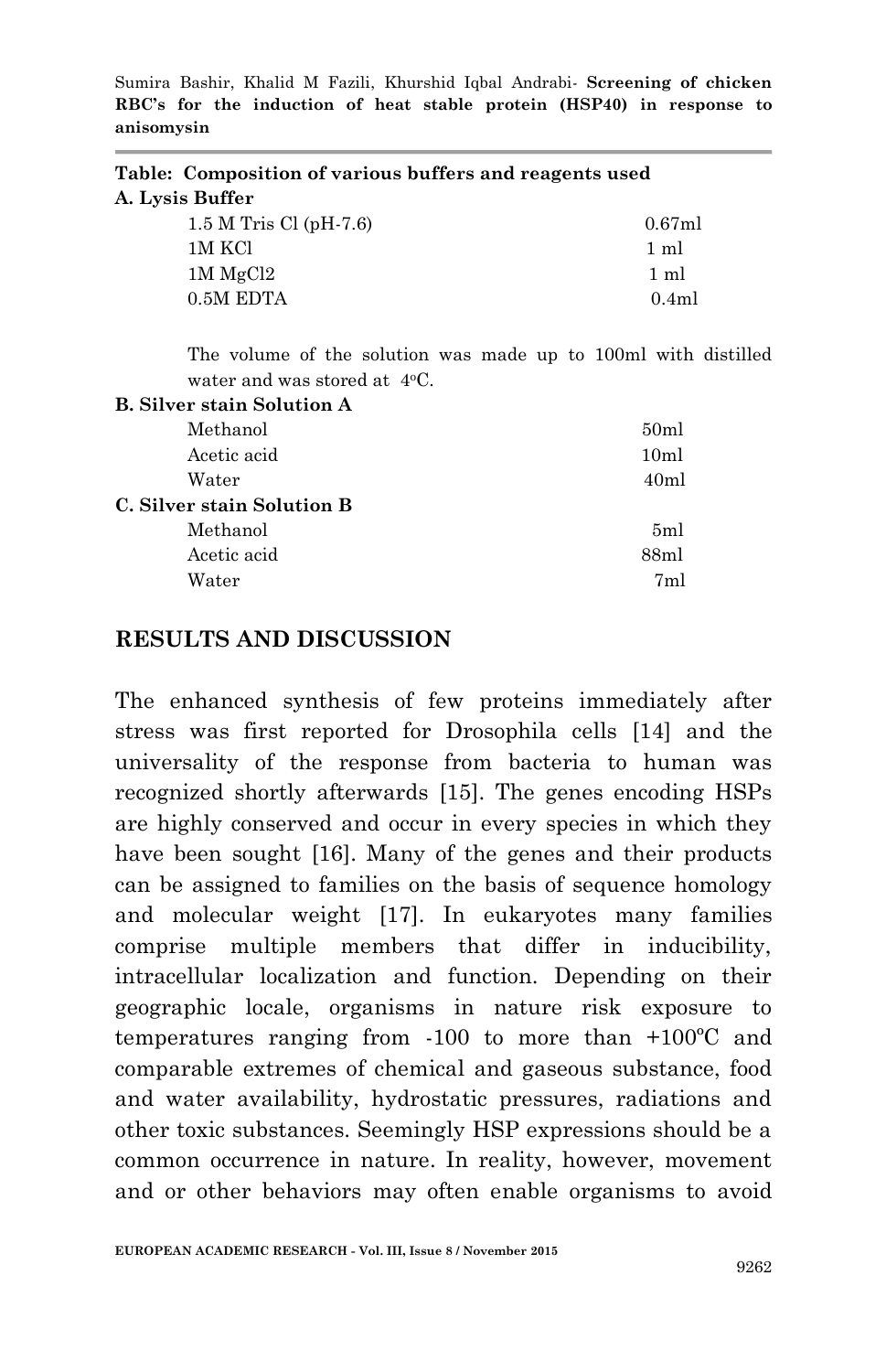HSP inducing stress in nature by exploiting equable microhabitats in otherwise stressful environment. Also biochemical specializations other than HSPs may stabilize many organisms (or particular stages of their life cycle) so that environmental extremes are not particularly stressful. But it has been found that even equable environments can contain HSP inducing microhabitats, and even mild stresses can induce HSPs when multiple stresses act in combination [2].

The RBC's of chicken, like those of other nonmammalian vertebrates, retain their nucleus, mitochondria and other cytoplasmic organelles and are capable of transcription and translation. SDS PAGE analysis shows that circulating chicken RBC's synthesize a range of heat stable proteins including heat shock proteins. Thus chicken RBC's represent a useful model for protein synthesis studies. HSP40, HSP70 and HSC70 are present in all areas of both adults and embryonic chicken lens. Presence of HSP in the deep cortex and nucleus is intriguing as no detectable metabolic activities are reported in these areas. However, it has been proposed that HSP40, HSP70 and HSC70 interact with protein of these areas and protects them from stress induced denaturation [18]. In cultured chick pineal cells heat shock proteins HSP25, HSP70 and HSP90 are synthesized under temperature conditions that also causes changes in melanin production [19,20].

We investigated the expression of heat stable proteins in chicken RBC's in response to heat and anisomysin. Although different heat shock proteins are synthesized in avian cells in response to any kind of stress, we have focused on HSP40 owing to their description as major stress inducible proteins in chicken cells. They have also been shown to be the most consistent in their expression after stress. Their expression in response to heat and anisomysin was studied. In response to anisomysin heat stable protein in the molecular weight range 40KDa was induced. To characterize the protein synthesized in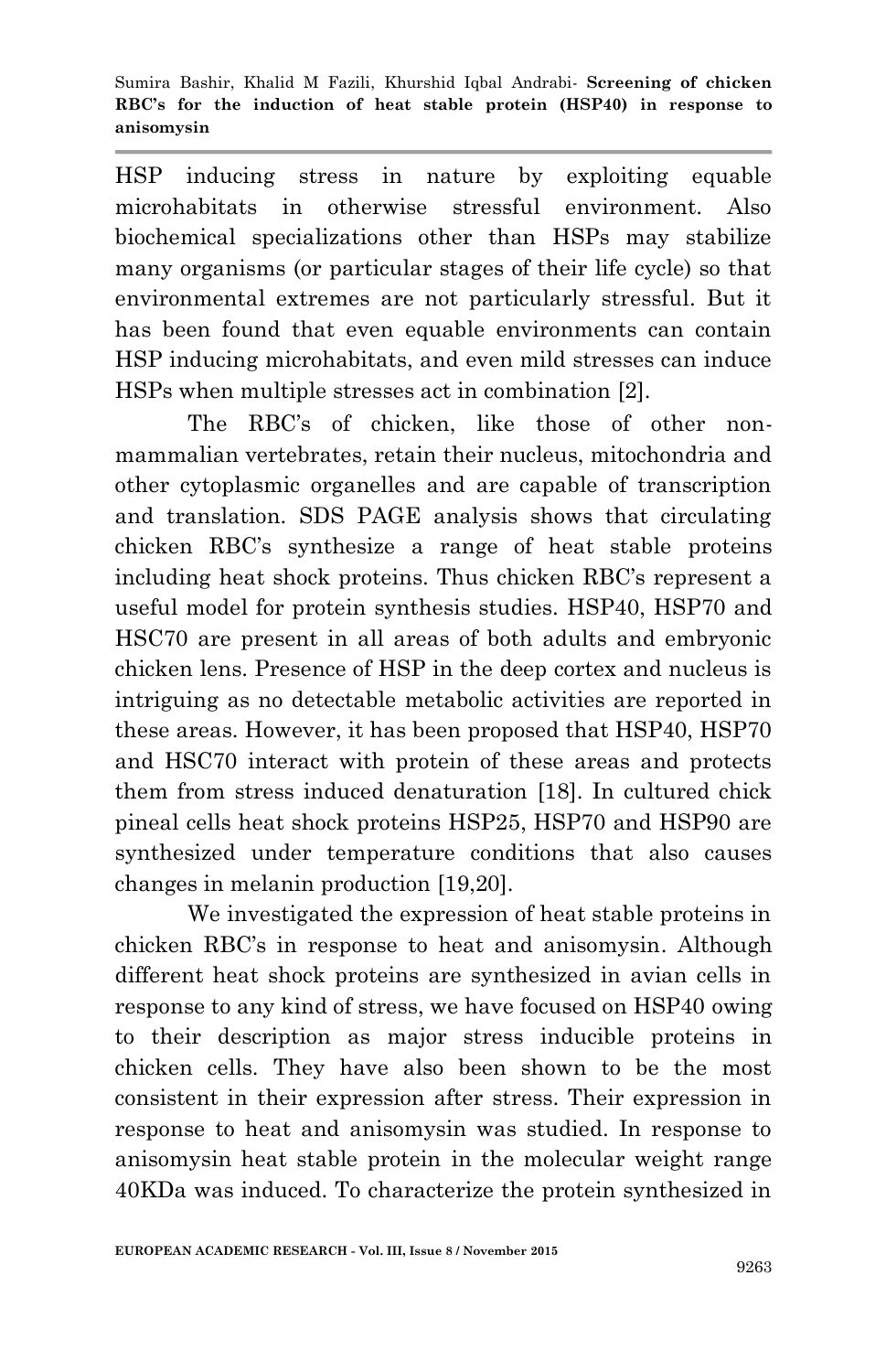response to anisomysin heat stable extracts from chicken erythrocytes were analyzed by western blotting.

A time course study showed the expression of HSP40 in response to anisomysin (Fig1). Nature of the proteins induced in response to anisomysin was confirmed by western blotting analysis using  $\alpha$ HSP40 antibodies (Fig 2).

In response to heat, protein in the molecular weight range of 20-40 was induced as revealed by SDS PAGE analysis (Fig1). Time course study indicated that the concentration of this protein increases with time and reached maximum at 5 hrs.



**Fig 1:** Analysis of protein induction by heat shock at different times. After incubation at  $42^{\circ}$ C for 1hr (lane 3), 2hrs (lane 4), 3hrs (lane 5) and 5hrs (lane 6) cellular extracts were prepared and analyzed by SDS PAGE. Equal volumes were loaded in each lane. Control sample was treated similarly.



**Fig 2:** Western blot analysis of HSP40 induction in response to anisomysin. RBCs were treated with 0.1mM anisomysin for different time periods. After incubation for 1hr (lane 1), 2hrs (lane 2), 3hrs (lane 3) and 5hrs (lane 4) heat stable proteins were isolated and subjected to one-dimensional electrophoresis followed by western blotting. Equal volumes were loaded in each lane. Protein transfer was performed at 70 V for 1hr. 3% BSA was used as a blocking agent. Primary antibodies were used at a concentration of  $\log /m$  and the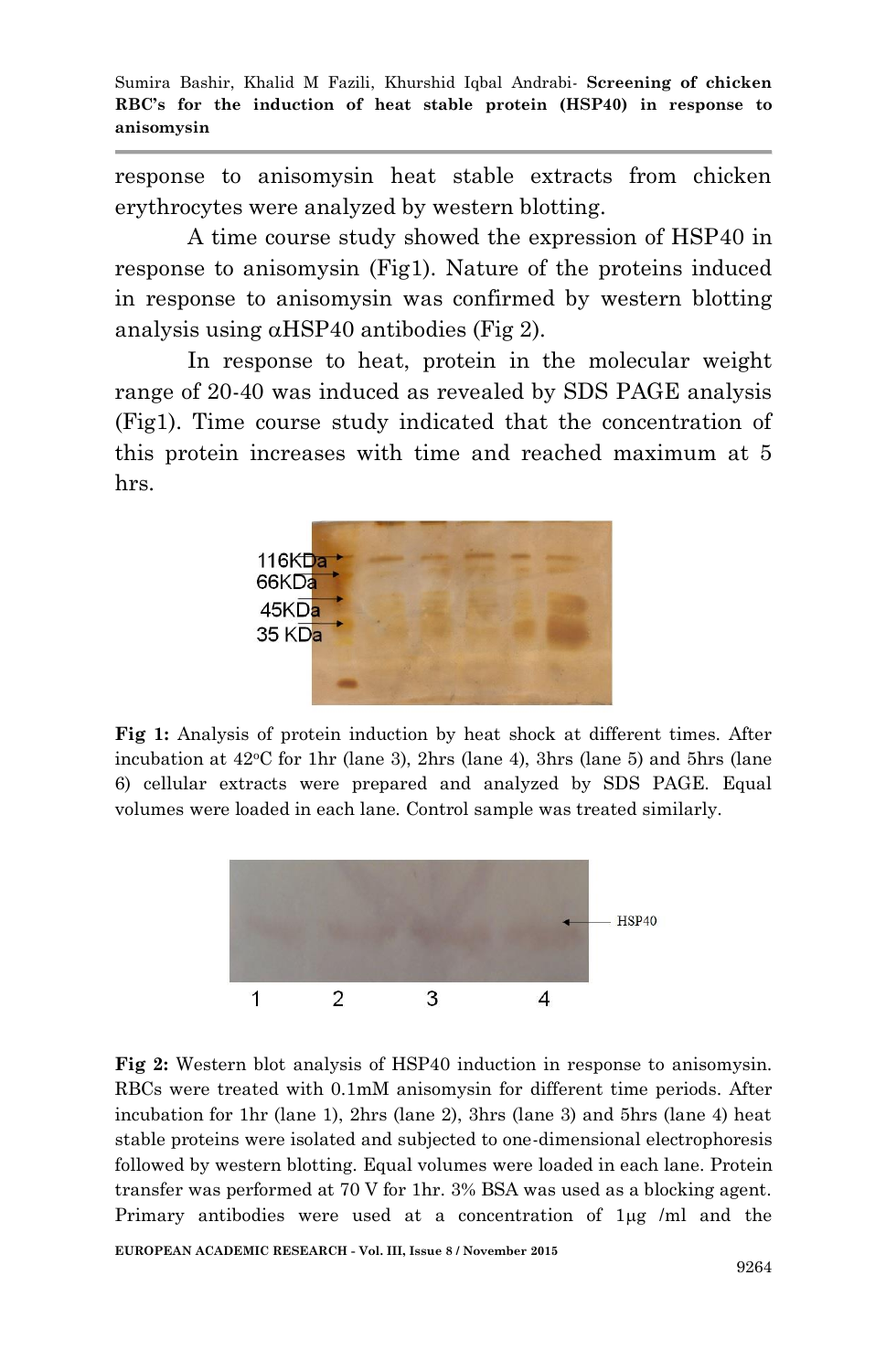concentration of secondary antibodies used was 1µg /5ml. ALP conjugated anti goat secondary antibody was used. Blot was developed with NBT/BCIP mix

### **REFERENCES:**

- 1. Morimoto R I*. Regulation of the heat shock transcriptional response: crosstalk between a family of heat shock factors, molecular chaperones and negative regulators.* Genes and Dev. 1998; 12; 3788-3796.
- 2. Feder ME, Hofmann GE. Heat-shock proteins, molecular chaperones, and the stress response: evolutionary and ecological physiology. Annu Rev Physiol. 1999; 61: 243- 82.
- 3. Martin FF and Gretchen FH. **Heat Shock Proteins,** *Molecular Chaperones: Evolutionary and Ecological Physiology.* 1999. Ann. Rev. Physiol. 61; 243-282.
- 4. Pirkkala L, Alastalo P T, Nykanen P, Seppa L and Sistonen L. *Differentiation lineage specific expression of heat shock transcription factor 2.* FASEB. J. 1999; 13; 1089-1098
- 5. Straus D, Walter W and Gross C A*. DnaK, DnaJ, and GrpE heat shock proteins negatively regulate heat shock gene expression by controlling the synthesis and stability of sigma 32.* Genes and Dev. 1990; 4; 2202-2209.
- 6. Morita TM, Tanaka Y, Kodama ST, Kyogoku Y, Yanagi H and Yura T. *Translational induction of heat shock transcription factor σ32: evidence for a builtin RNA thermosensor*. Genes and Dev. 1999; 13; 655- 665.
- 7. Nonaka G, Blankschien M, Herman C, Gross C A and Rhodius V A. *Regulon and promoter analysis of the*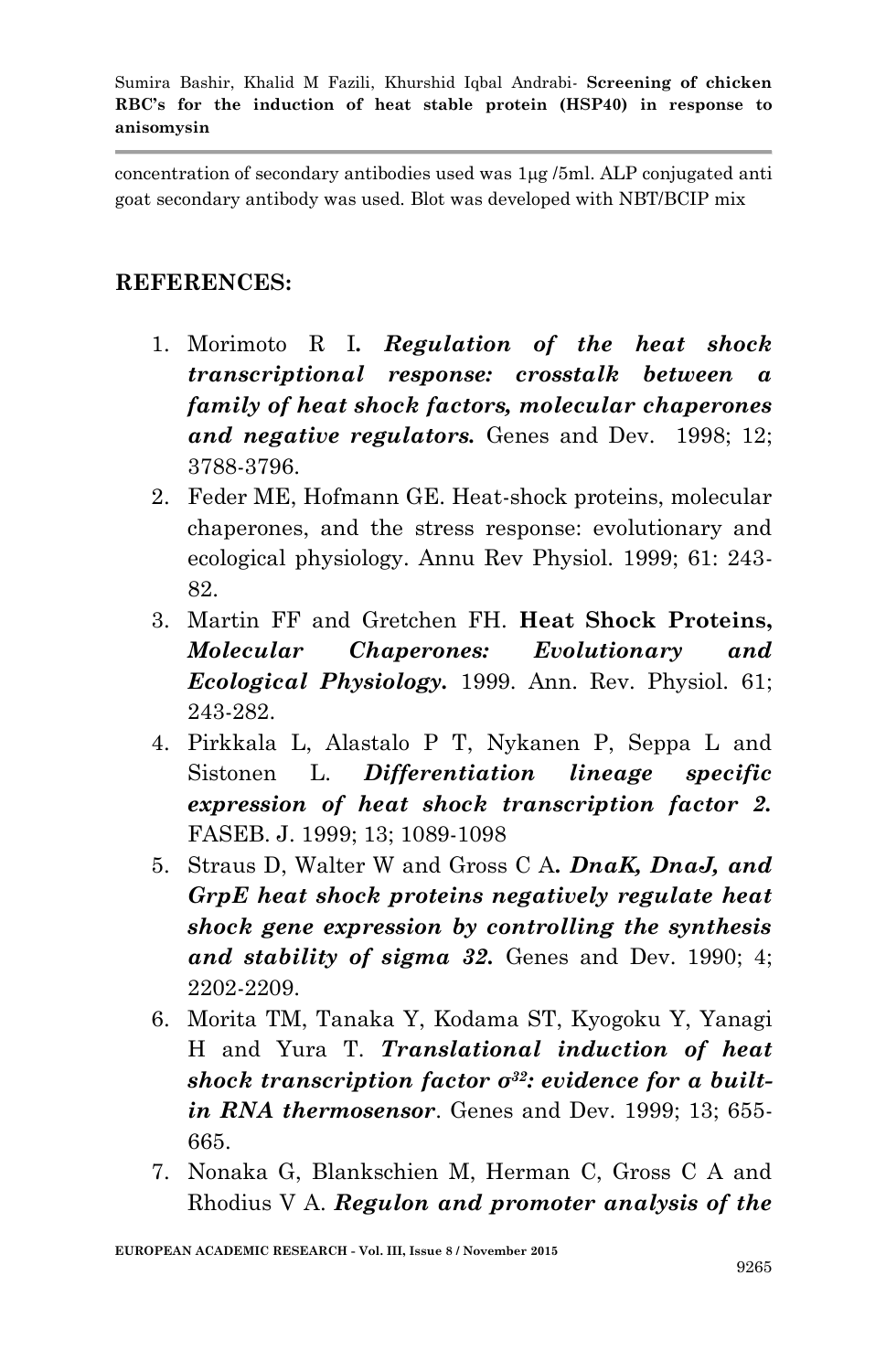> *E.coli heat-shock factor, σ32, reveals a multifaceted cellular response to heat stress.* Genes and Dev. 2006; 20; 1776-1789.

- 8. Burel C, Mezger V, Pinto M, Rallu M, Trigon S and Morange M. *Mammalian heat shock protein families. Expression and function.* Experentia. 1992, 48; 629-634.
- 9. Kampinga HH, Craig EA. The HSP70 chaperone machinery: J proteins as drivers of functional specificity. Nat Rev Mol Cell Biol. 2010; 11(8): 579– 592.
- 10. Cheng MY, Hartl FU, Martin J, Pollock RA, Kalousek F, Neupert W, et al. Mitochondrial heat-shock protein hsp60 is essential for assembly of proteins imported into yeast mitochondria. Nature. 1989; 337(6208):620–625.
- 11. Sun Y, MacRae TH. Small heat shock proteins: molecular structure and chaperone function. Cell Mol Life Sci. 2005; 62(21):2460–2476.
- 12. Qiu X B, Shao Y M, Miao S, Wang L. *The diversity of the DnaJ/Hsp40 family, the crucial partners for Hsp70 chaperones.* Cell Mol Life Sci. 2006; 63; 2560-70
- 13. Laemlli U K. *Cleavage of structural proteins during the assembly of the head of bacteriophage T4.* Nature. 1970; 277; 680-683.
- 14. Ritossa F. *A new puffing pattern induced by temperature shock and DNP in Drosoplila*. Experientia. 1962; 18; 571-573.
- 15. Schlesinger M J*. Heat shock proteins*. J Biol Chem. 1990; 265; 12111-12114.
- 16. Bardwell J C A and Craig E A. *Eukaryotic Mr 83000 heat shock protein has a homologue in E. coli*. Proc. Natl Acad. Sci. 1987; 84; 5177-5181.
- 17. Gething MJ. ed. 1997. *Guidebook to molecular chaperones and protein folding catalysts,* UK:Oxford Univ. Press.